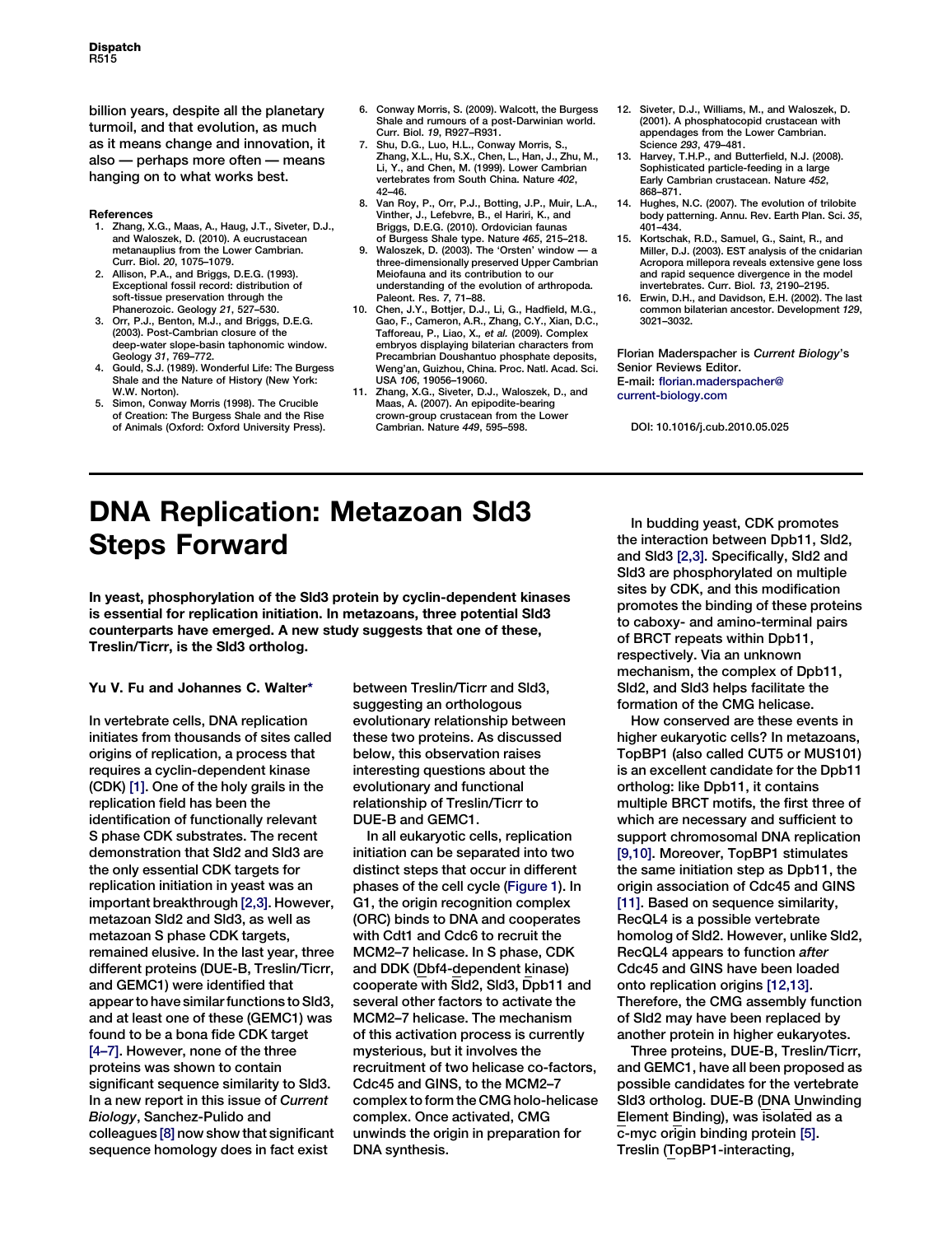<span id="page-1-0"></span>

### Figure 1. Mechanism of eukaryotic DNA replication.

In the G1 phase of the cell cycle, ORC, Cdc6, and Cdt1 cooperate to recruit the MCM2–7 helicase to origins, forming pre-replication complexes. In S phase, CDK and DDK cooperate with many other factors to load GINS and Cdc45 onto the MCM2–7 helicase to form the CMG complex, which is the active helicase. In yeast, Dpb11, Sld2, and Sld3 are critical CDK targets. In metazoans, Dpb11 most likely corresponds to TopBP1, but the proteins that function like Sld2 and Sld3 in CMG assembly are not known. Once assembled, CMG unwinds the origin, leading to binding of the single-stranded DNA binding protein RPA, followed by DNA polymerases and their processivity factor PCNA. The two sister replisomes assembled at the origin then replicate DNA in opposite directions.

replication-stimulating protein) was isolated as a TopBP1-binding protein from Xenopus egg extracts [\[6\].](#page-2-0) The same protein was also recovered in a screen for checkpoint deficiency in zebrafish and called Ticrr (TopBP1 interacting, check-point, and replication regulator) [\[7\].](#page-2-0) Finally, GEMC1 was identified due to its partial homology with the coiled-coil domain of the Cdt1-inhibitor Geminin. Notably, GEMC1 does not bind to Cdt1, nor does it inhibit DNA replication. DUE-B, Treslin/Ticrr, and GEMC1 have all been characterized in some detail in Xenopus egg extracts. Like Sld3, all three proteins can be found in a complex with TopBP1, and they all function specifically at the Cdc45 loading step.

Like Sld3, the DUE-B, Treslin/Ticrr, and GEMC1 proteins have also been connected to CDK activity. Thus, Treslin/Ticrr contains 35 potential CDK phosphorylation sites, and its binding to TopBP1 is stimulated by Cdk2, analogous to the interaction of Sld3 with Dpb11. Interestingly, like Sld3 [\[14\]](#page-2-0), the binding of Treslin/Ticrr to pre-replication complexes itself is not CDK-dependent. So far, however, specific Cdk2 phosphorylation sites on Treslin/Ticrr have not been implicated in the protein's function. In the case of GEMC1, its interaction with TopBP1 is compromised when eight CDK sites on GEMC1 are mutated. Importantly, these sites are also essential for the function of GEMC1 in DNA replication. These results establish GEMC1 as the first bona fide CDK target for replication initiation in metazoans. Unlike Treslin/Ticrr, GEMC1 chromatin loading is MCM2–7-independent, but ORC- and TopBP1-dependent. Finally, the CDK-dependence of DUE-B binding to TopBP1 is not yet clear. However, DUE-B binds to chromatin dependent on the pre-replication complex and Cdk2 activity. In summary, the regulation of DUE-B, Treslin/Ticrr, and GEMC1 by CDK is still being elucidated and therefore does not point unambiguously to one of these proteins as the metazoan Sld3 ortholog.

Importantly, no compelling sequence homology was initially reported between Sld3 and DUE-B, Treslin/Ticrr, or GEMC1 [\[4–7\]](#page-2-0), raising the question whether any of these proteins is a true Sld3 ortholog. However, Sanchez-Pulido et al. [\[8\]](#page-2-0) now show that Treslin/Ticrr does in fact contain a domain that shares significant sequence homology with Sld3. The authors first interrogated the protein databases with Treslin/Ticrr using the sequence comparison method HMMer2 and found distant plant homologs [\[15\].](#page-2-0) They then generated a profile from the animal and plant

Treslin/Ticrr proteins, and used this to search the database. This yielded significant similarity ( $E = 8.6 \times 10^{-15}$ ) to the fungal Sld3 family profile. These observations indicate that Treslin/Ticrr and Sld3 descended from a common ancestor that existed before the divergence of the principal eukaryotic lineages. Importantly, several of the temperature-sensitive mutations in fungal Sld3 proteins map to residues that are common to all Treslin/Ticrr and Sld3 proteins, and one of these disrupts the interaction of Sld3 with Cdc45. Together with the CDK-independent Treslin/Ticrr chromatin loading, this sequence analysis points to Treslin/ Ticrr as the strongest candidate for the metazoan Sld3 protein.

If Treslin/Ticrr is the true Sld3 ortholog, what are the evolutionary origins and functions of DUE-B and GEMC1? One possibility is that the function of Sld3 in replication initiation was divided among several proteins, some of which are not related by sequence to Sld3. This would afford metazoan organisms more CDK targets in replication initiation, allowing for additional regulatory inputs into this crucial event. Another possibility is that DUE-B or GEMC1 performs Sld2's role in CMG assembly. In this regard it is interesting that the recruitment of DUE-B to pre-replication complexes is Cdk2-dependent [\[5\]](#page-2-0), which also